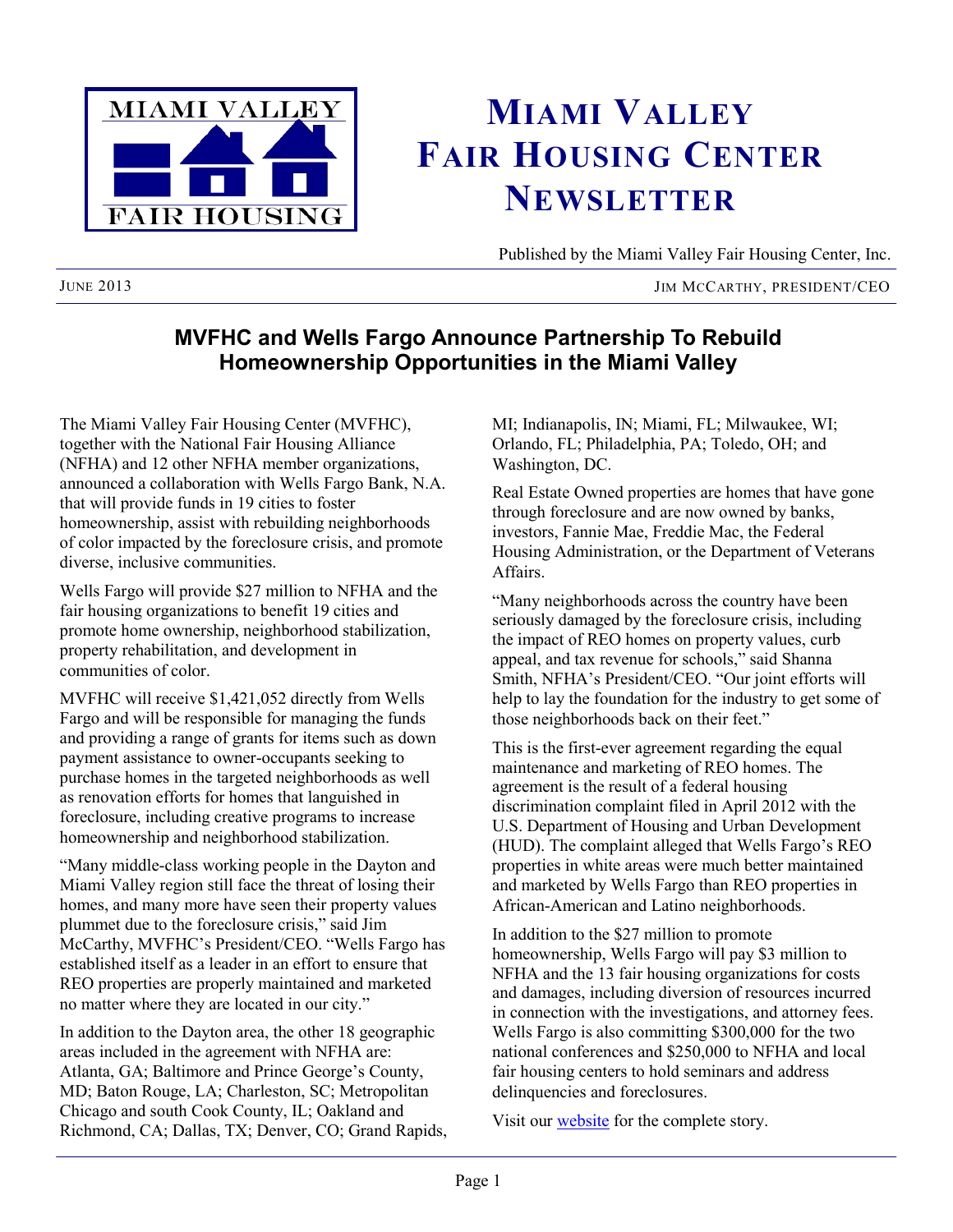# **FAQs Regarding Families with Children As It Relates to Fair Housing**

## **1. Can a landlord refuse to rent to families with children under the age of 18?**

No. Bona fide senior communities can refuse families with children. Check the [Housing for Older Persons Act of](http://www.hud.gov/offices/fheo/library/hopa_final.pdf)  [1995](http://www.hud.gov/offices/fheo/library/hopa_final.pdf) for details.

#### **2. What is the definition of familial status?**

Familial status is defined as a household with children under the age of 18. The term covers households in which a minor lives with a parent, any person who has legal custody of the minor, or any adult who has written permission for the child to live in the household. Discrimination against pregnant women or any person in the process of adopting or securing legal custody of a minor is also specifically prohibited.

## **3. Can a landlord have rules restricting the age or sex of children in rental units?**

Landlords may not have rules which limit the age, gender or number of children in a unit in a manner which is different than limitations placed on adult tenants.

For example, landlords may not specify: a) only children under the age of five are permitted; b) opposite gender children or a parent/child may not share a bedroom; or c) no more than one child may reside in a bedroom, etc. A landlord may set reasonable occupancy limits on the maximum number of "persons" who can live in a unit.

Typically, two people per bedroom is considered reasonable but should be altered in special situations where bedroom size is large enough to permit more occupants.

## **4. Can a landlord limit the number of children per apartment?**

No. A landlord may limit the total number of "persons" per unit, but not target the total number of "children."

#### **5. Can a landlord charge families with children higher security deposits?**

No. A landlord may charge tenants a reasonable security deposit or a deposit based on credit, not on household composition.

## **6. Can the landlord raise the rent when another child is added to the household?**

No.

## **7. Can a landlord have rules governing the behavior of children?**

No. The landlord may have rules and regulations governing the behavior of "all" tenants.

## **8. Can a landlord set a curfew for children under 18 years of age?**

No. Landlords may have rules "closing" common facilities to all residents at a certain hour.

## **The Book Corner**





Many Americans think of their country as a welcoming "nation of immigrants," yet our communities have a long history of ambivalence toward new arrivals and racial minorities. This is often expressed through segregation by race and income. In this book, some of the nation's leading analysts and advocates show why segregation persists and how it undermines education, job prospects, and even health and safety for millions of minorities and low-income families. Calling housing "the most important invisible social policy issue in America," the book outlines and agenda to expand the geography of opportunity and assesses the political promise—and limits—of the movement for regional solutions. This project was sponsored by the Civil Rights Project at Harvard University in collaboration with Harvard's Joint Center for Housing Studies at the Brookings Institution's Metropolitan Policy Program.